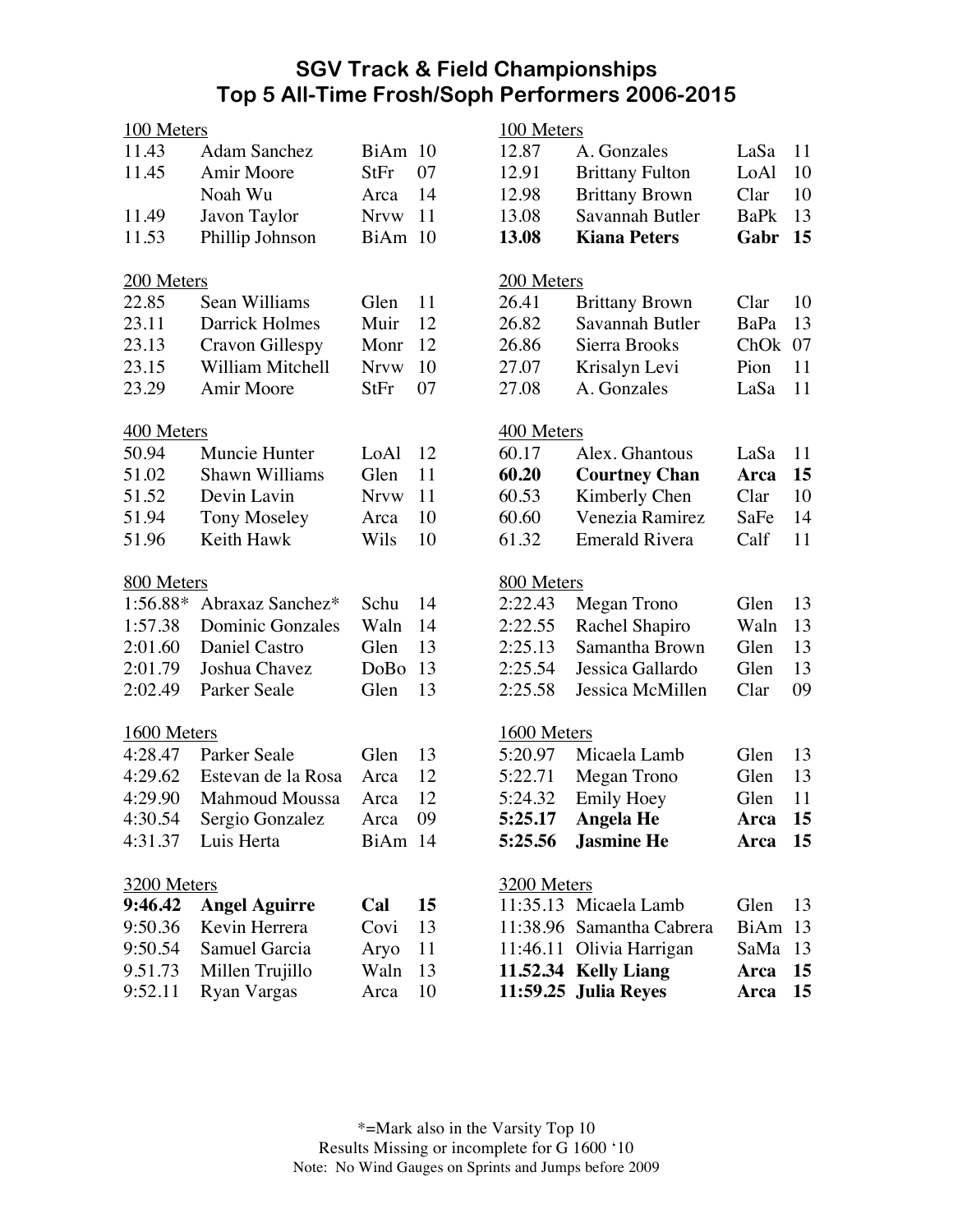## **SGV Track & Field Championships Top 5 All-Time Frosh/Soph Performers 2006-2015**

| 110 meter Hurdles  |                       |             |    | 100 meter Hurdles |                       |                    |          |
|--------------------|-----------------------|-------------|----|-------------------|-----------------------|--------------------|----------|
| 15.60              | <b>Elijah Huger</b>   | <b>Wils</b> | 15 | 16.10             | Madison Herrera       | Monr 12            |          |
| 15.81              | Gary Hawkins          | Gabr        | 13 | 16.37             | Helen Tade            | Gabr               | 13       |
| 15.89              | <b>Josh Kelly</b>     | Arca        | 15 | 16.47             | Maddie Keyser         | Clar               | 10       |
| 16.04              | Cade Lindsay          | Glen        | 11 | 16.65             | <b>Christina Read</b> | Arca 15            |          |
| 16.05              | <b>Hakim Williams</b> | Covi        | 15 | 16.80             | Rosie Lewis           | Webb <sub>07</sub> |          |
|                    | 300 meter Hurdles     |             |    |                   | 300 meter Hurdles     |                    |          |
| 41.22              | Joshua Nelson         | Wils        | 10 | 47.22*            | Madison Herrera*      | Monr               | 12       |
| 41.98              | <b>Gary Hawkins</b>   | Gabr        | 13 | 47.61             | Malia Avila           | Waln               | 14       |
| 42.18              | <b>Gabriel Aceves</b> | LoAl        | 11 | 48.66             | <b>Baily Sanin</b>    | Clar               | 10       |
| 42.38              | Sawyer Hawk           | Dami        | 11 | 48.79             | Rosie Lewis           | Webb               | 07       |
| 42.76              | T.J. Tree             | SaFe        | 09 | 48.97             | Hannah Hoague         | TeCi               | 07       |
|                    |                       |             |    |                   | Shayann Reynolds      | Glen               | 14       |
|                    | 4 x 100 meter Relay   |             |    |                   | 4 x 100 meter Relay   |                    |          |
| 44.72              | Northview             |             | 11 | 50.89             | <b>Arcadia</b>        |                    | 15       |
| 44.93              | St. Francis           |             | 07 | 51.69             | La Salle              |                    | 11       |
| 45.00              | Monrovia              |             | 11 | 51.76             | Claremont             |                    | 10       |
| 45.03              | Arcadia               |             | 10 | 52.06             | Arcadia               |                    | 12       |
| 45.18              | Glendora              |             | 11 | 52.14             | Gabrielino            |                    | 12       |
| 4x400 meter Relay  |                       |             |    |                   | $4x400$ meter Relay   |                    |          |
|                    |                       |             | 10 | 4:09.22           | Claremont             |                    | 10       |
|                    |                       |             |    |                   |                       |                    |          |
| 3:32.77<br>3:35.42 | Arcadia<br>Arcadia    |             | 09 | 4:11.76           | La Salle              |                    |          |
| 3:35.09            | Northview             |             | 12 | 4:14.12           | Glendora              |                    | 11       |
| 3:38.01            | Glendora              |             | 13 | 4:14.67           | Arcadia               |                    | 13<br>12 |